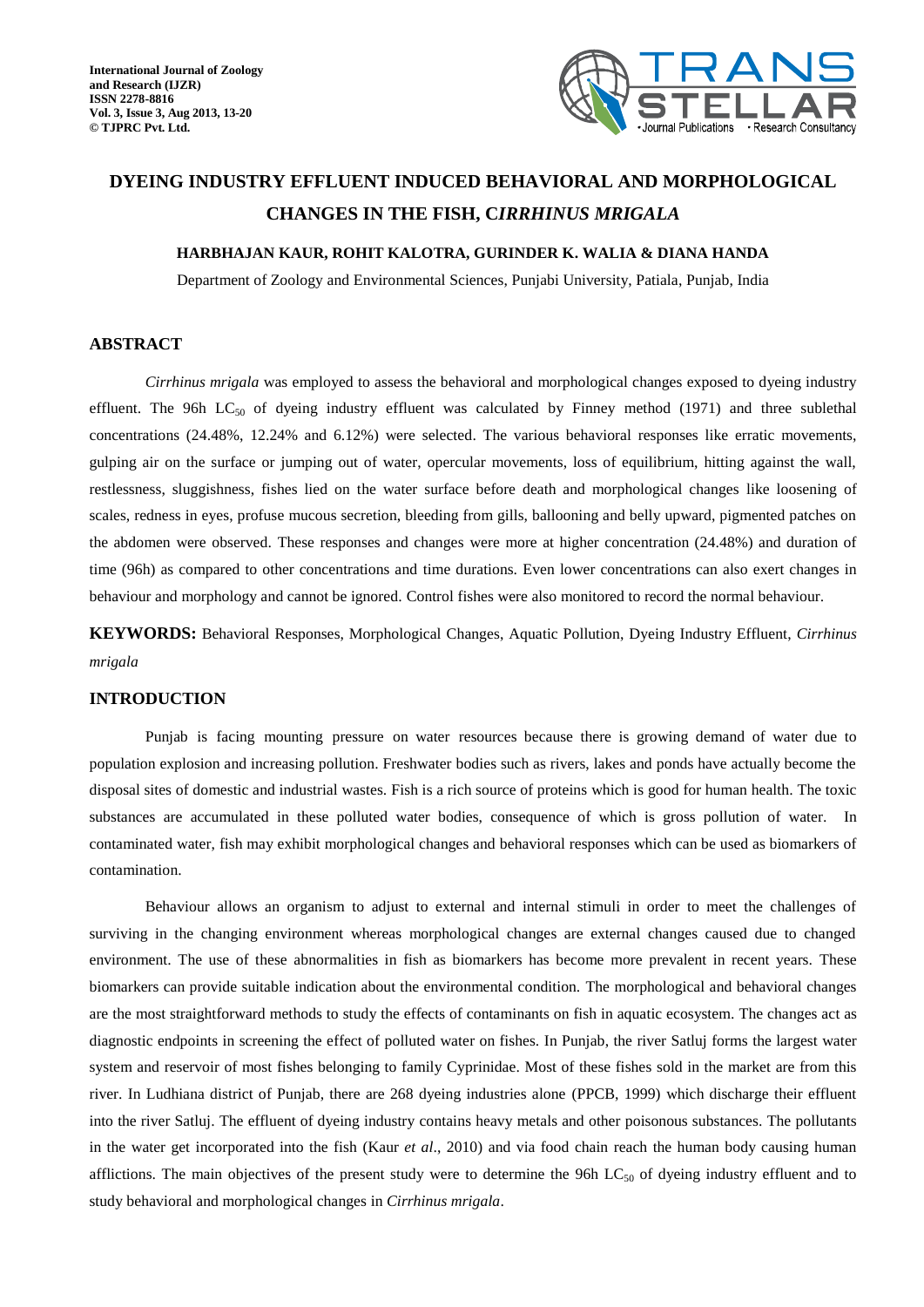### **MATERIAL AND METHODS**

Freshwater fish, *Cirhinus mrigala* measuring 6-8 cm in length and 30 – 55 gms in weight were collected from government fish seed farm, Patiala. Fishes were treated with 0.1% KMnO<sup>4</sup> solution for 30 minutes to remove any external infections and were acclimatized in laboratory for 20 days. They were starved for 24h prior to experimentation.

Effluent of dyeing industry was taken directly from the waste outlet of an industrial unit based in Ludhiana for the conduct of toxicity test against the fish. Dyeing industry effluent contain s mercury, chromium, copper, zinc, nickel, lead, manganese, cadmium, chlorides, sulphates, phenolic compounds, oil and grease (EPR, 2010).

 $LC_{50}$  was determined by the method suggested by Finney (1971). Acclimatized and apparently healthy, uninjured and uninfected fish specimens were taken. 10 fishes each were exposed to 50L of normal water (control) and five concentrations (20%, 30%, 40%, 50% and 60%) of dyeing industrial effluent. Each experiment was performed in triplicate. Mortality of fishes was recorded for 96h. The values of mortality were converted into Probit and concentrations into log values and graph was plotted to determine  $LC_{50}$  value.

For behavioral responses and morphological changes, fishes were exposed to normal water (control) and three sublethal concentrations (6.12%, 12.24% and 24.48%) effluent (treated) for 24h, 48h, 72h and 96h of. Fishes were not fed during the experiment and experiments were replicated thrice.

## **RESULTS**

The results indicated different mortality rate of fishes with increase in the concentration of dyeing industry effluent. The minimum concentration at which zero percent mortality and maximum concentration at which maximum mortality of fishes were observed are 0 L/L and 60 L/L respectively. Mortality of fish in different concentrations of effluent at 96h exposure period is summarized in Table-1. The linear curve between Probit mortality of fish against Log concentration is represented in graph. The 96h  $LC_{50}$  comes out to be 48.97 (L/L).

The behavioral responses and morphological changes in fishes of both the control and treated groups were noted for all the time intervals. The fishes showed marked behavioral responses and morphological changes when exposed to various concentrations (Table-2).

#### **Behavioral Responses**

#### **Control**

Fishes released in well aerated water were found to be alert and responded actively to slight disturbances. They behaved naturally by showing movements in well coordinated manner. There was no mortality in control.

#### **Treated**

Treated fishes showed erratic movements which increased with increase in concentration of the effluent and duration of exposure (24h, 48h, 72h and 96h). Gulping air on the surface or jumping out of water was also observed which was less in 6.12% as compared to 12.24% and 24.48% during all the observations (24h, 48h, 72h and 96h). Opercular movements in fishes were observed to be fast in 6.12%, 12.24% and 24.48% after 24h of exposure. After 48h, it was normal in 6.12% but slow in 12.24% and 24.48%. After 72h and 96h also, opercular movements were normal in 6.12% but slower in 12.24% and 24.48% concentrations. Loss of equilibrium was observed in 24.48% after 96h of exposure while it was absent in other concentrations and durations. Fishes also hit against the wall in 12.24% and 24.48% concentrations while it was absent in 6.12% concentration. Fishes showed restlessness in 12.24% and 24.48% concentration. Sluggishness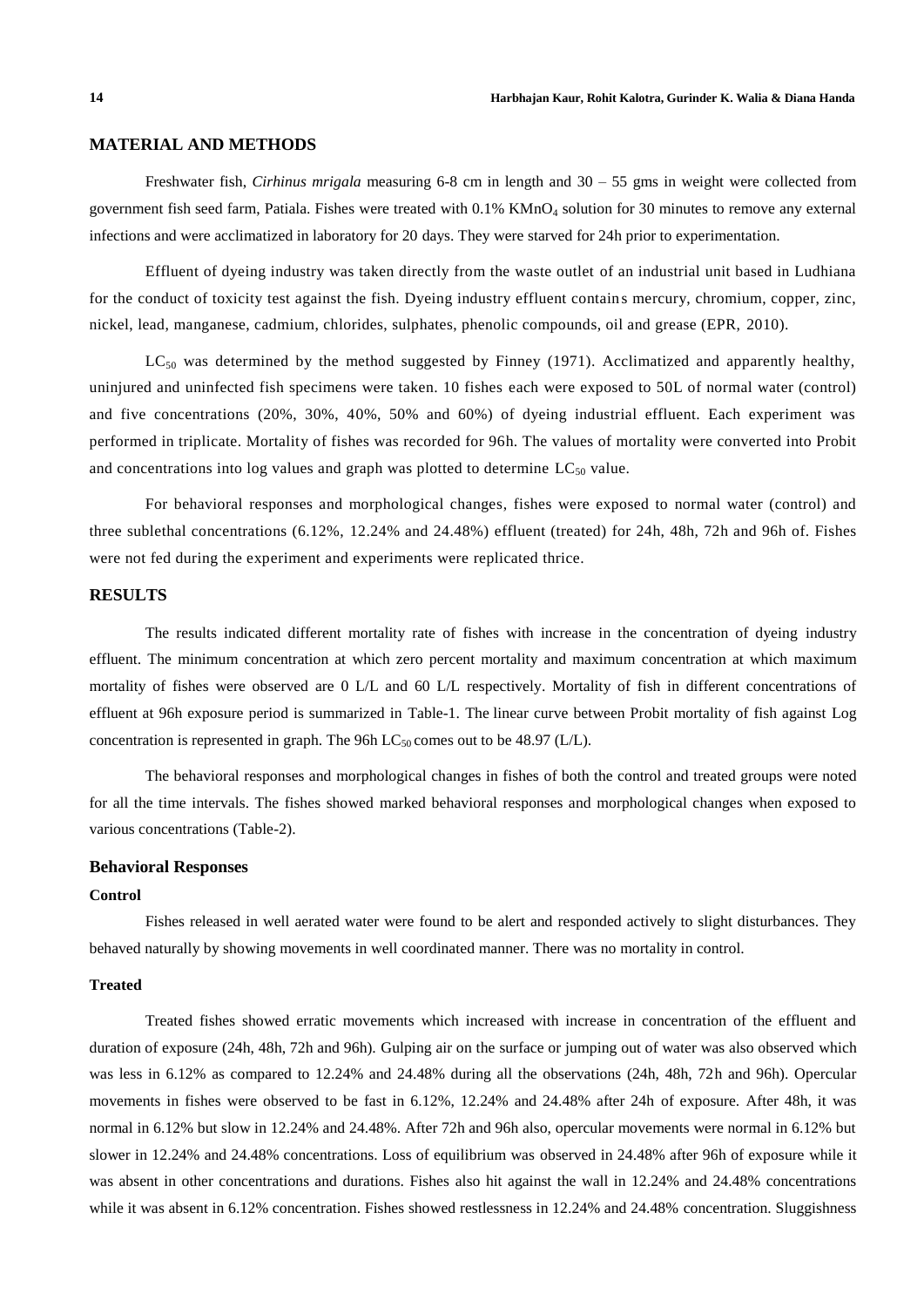#### **Dyeing Industry Effluent Induced Behavioral and Morphological Changes in the Fish, C***irrhinus mrigala* **15**

was observed in 12.24% and 24.48% concentrations after 72h of exposure and in all concentrations after 96h of exposure. Two fishes were seen lying on the water surface before death in 24.48% after 72h and 96h of exposure.

#### **Morphological Changes**

### **Control**

*Cirrhinus mrigala* has streamlined body with blunt snout, indistinct lower lip and golden bulged eyes. Body is dark grey covered with cycloid scales (Figure 1).

## **Treated**

In the treated fish, loosening of scales was observed in all concentrations (6.12%, 12.24% and 24.48%) after 96h of exposure (Figure 2). Redness in eyes of fishes was seen in 12.24% and 24.48% concentrations after 72h and 96h of exposure (Figure 3). Profuse mucous secretion was observed all over the body in all the concentrations (6.12%, 12.24% and 24.48%) after 72h and 96h of exposure (Figure 4). Bleeding from gills of fishes was noted in 12.24% and 24.48% after 72h and 96h of exposure (Figure 5). Ballooning (Figure 6) and belly upward of two fishes at surface of water after death was observed in 24.48% after 72h and 96h of exposure. Pigmented patches on the abdomen of fishes were examined in all concentrations (6.12%, 12.24%and 24.48%) after 72h and 96h of exposure (Figure 7).

After 96h of exposure, four fishes were left in 6.12%, two in 12.24% and two in 24.48% concentrations. These fishes were kept separately in well aerated normal water. Fishes in 6.12% recovered to some extent after 20 days and showed normal behaviour although their morphological changes persisted. Fishes of 12.24% and 24.48% concentrations died within 20 days.

#### **DISCUSSIONS**

Fish is an important indicator of water pollution as it remains in direct contact with water for food and oxygen and thus is highly sensitive to any change in aquatic environment. Rapid industrialization, urbanization and green revolution are increasing water pollution to an alarming rate.  $LC_{50}$  method for acute toxicity at 96h is safe and reliable method as it detects lethality of pollutants. The 96h  $LC_{50}$  value of dyeing industry effluent was high proving it to be highly toxic among industry effluents. The effects are generally displayed as behaviour responses and morphological changes that lead to genetic changes which become cytologically visible in the tissues. Fish is extremely sensitive in terms of behaviour and any change in behaviour of fishes is related with the toxicity of effluent. Morphological changes points towards stress and injuries caused by effluent. Thus, these parameters are used to determine toxicity caused by effluent.

Control fishes released in well aerated water were found to be alert and respond actively to slight disturbances. They behaved naturally by showing movements in well coordinated manner. Treated fishes exposed to three sublethal concentrations (6.12%, 12.24% and 24.48%) of dyeing industrial effluent showed restlessness, erratic body movements, gulping of air at surface or jumping out of water, opercular movements, loss of equilibrium and hitting against the wall. A few changes in the outer morphology were also observed which included ballooning, loosening of scales, redness in eyes, profuse mucous secretion, bleeding from gills and pigmented patches on the abdomen. All these symptoms increased with increase in concentration and duration of exposure. Reversal of a few symptoms was seen at the lowest concentration i.e. 6.12%.

Loss of equilibrium, erratic swimming and restlessness are common behavioral responses in several fishes exposed to a variety of toxicants as recorded in *Rasbora daniconius* exposed to zinc (Khangarot and Rajbanshi, 1979), in *Anabas testudineus*, *Channa punctatus* and *Barbodes gonionotus* exposed to diazinon 60 EC (Rahman *et al.*, 2002), in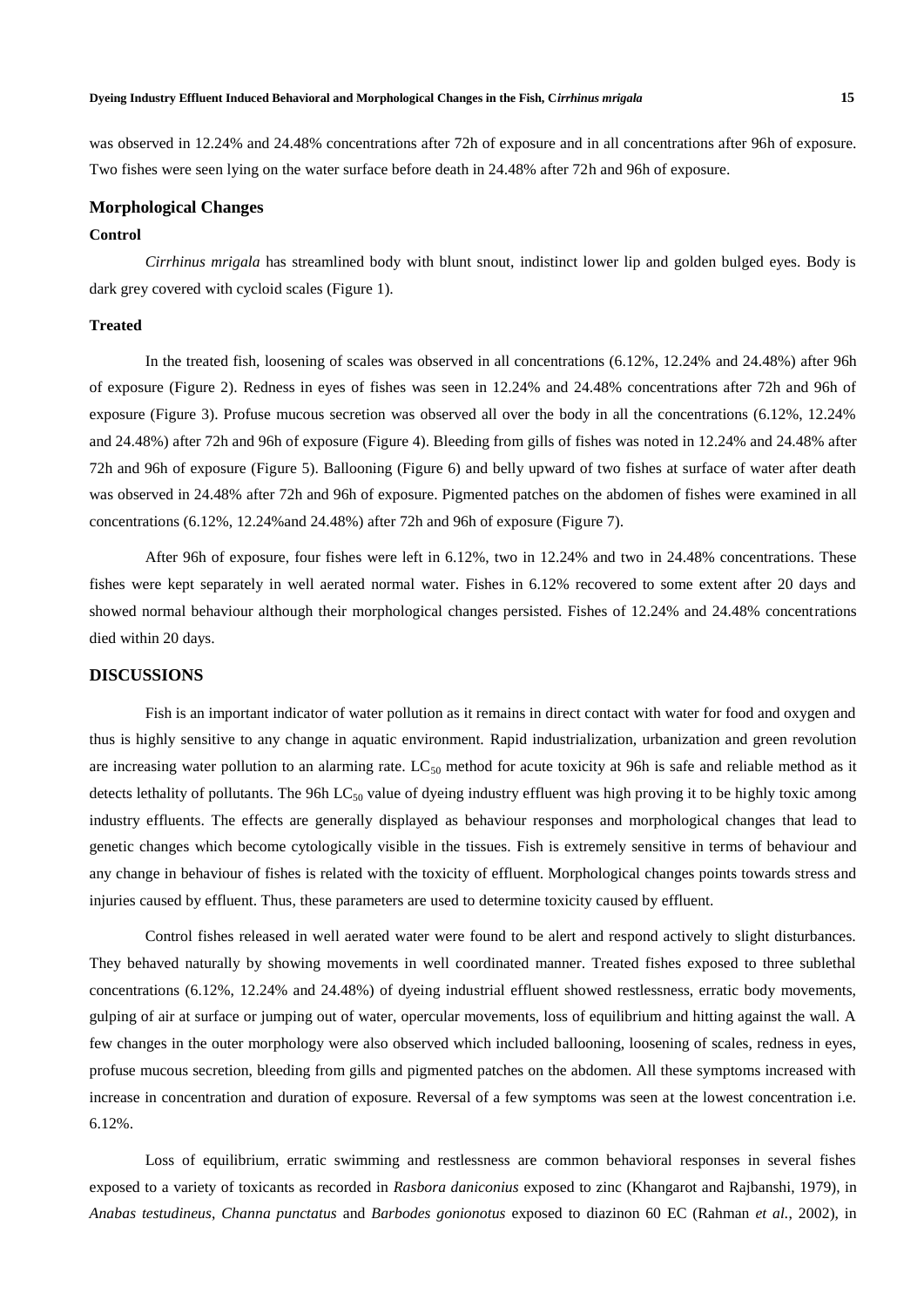*Clarias batrachus* exposed to cadmium chloride, carbaryl and malathion (Jayakumar and Paul, 2006), in *Channa punctatus* exposed to cypermethrin and *k*-Cyhalothrin (Kumar *et al.*, 2007; Pandey, 2009), in *Labeo rohita* exposed to cypermethrin (Marigoudar *et al.*, 2009), in *Cyprinus carpio* exposed to chloropyrifos (Halappa and David, 2009), in *Labeo rohita* exposed to sodium cyanide (Dube and Hosetti, 2010), in *Labeo rohita, Catla catla* and *Cirrhinus mrigala* exposed to fenvalerate (Susan and Sobha, 2010), in *Oreochromis niloticus* and *Clarias batrachus* exposed to copper sulphate (Ezeonyejiaku, 2011) and in *Oreochromis niloticus* exposed to cypermethrin (Yaji *et al.*, 2011). Hitting against the wall was noticed in *Labeo rohita, Catla catla* and *Cirrhinus mrigala* exposed to fenvalerate (Susan and Sobha, 2010). Restlessness, loss of equilibrium, hitting against the wall and hyperactivity in fish may occur due to the inactivation of acetylcholinesterase (AChE), leading to accumulation of acetylcholine at synaptic junctions (Fulton and Key, 2001; Rao *et al*., 2005; Mushigeri and David, 2005 and Agrahari *et al*., 2006).

Copious mucous secretion, increased opercular movement and dark pigmentation of body parts were observed in *Rasbora daniconius* exposed to zinc (Durve, *et al.*, 1980), in *Clarias gariepinus* treated with lindane and diazinon (Omitoyin *et al*., 2006), (Pandey *et al*., 2009), in *Clarias batrachus* exposed to carbaryl and malathion (Wasu *et al*., 2009), in *Heteropneustes fossilis* exposed to dimethoate (Srivastava *et al*., 2010) and in *Oreochromis niloticus* exposed to cypermethrin (Yaji *et al*., 2011). Profuse mucous secretion is considered to be a defence mechanism to neutralize the effect of toxicant and to avoid it. Bisht and Agarwal (2007) suggested that mucous produced coagulates with the toxicant and prevents its cutaneous entry into the body. Surfacing or gulping of air might occur due to a demand of higher oxygen level after exposure (Katja *et al*., 2005).

The results of the present study clearly reveal that higher concentration (24.48%) and longer exposure period (96h) of dyeing industry effluent is highly toxic to the fish. The effect of other two concentrations cannot be ignored. Prolonged exposure to even lower concentrations induces behavioral and morphological changes in fishes. These changes and responses indicated stress in fishes which can further lead to death and reduction in fish fauna. This type of study helps to understand the effect of industrial effluents on fishes so as to determine safe environmental concentration where there is no stress and lethality to fishes.

#### **REFERENCES**

- 1. Agrahari, S., Gopal, K. & Pandey, K. C. (2006). Biomarkers of monocrotophos in a freshwater fish, *Channa punctatus*. Journal of Environmental Biology, 27, 453-457.
- 2. Bisht, I. & Agarwal, S. K. (2007). Cytomorphological and histomorphological changes in mucous cells of general body epidermis of *Barilius vagra* (Cyprinidae, Pisces) following exposure to herbicide-BLUE VITROL (CuSO4): A statistical analysis. Journal of Experimental Zoology, 10, 27-36.
- 3. Durve, V. S., Gupta, P. K. & Khangarot, B. S. (1980). Toxicity of copper to the freshwater teleost, *Rasbora daniconius neilgeriensis* (HAM.)*.* National Academy of Science Letters, 3(7), 221-223.
- 4. EPR (2010). Environment (protection) third (amendment) rules. Ministry of Environment and Forests Notification, India.
- 5. Ezeonyejiaku, C. D., Obiakor, M. O. & Ezenwelu, C. O. (2011). Toxicity of copper sulphate and behavioral locomotor response of tilapia, *Oreochromis niloticus* and catfish, *Clarias gariepinus* species. Online Journal of Animal Feed and Research, 1(4), 130-134.
- 6. Finney, D. J. (1971). Probit analysis. London: Cambridge University Press. p. 333.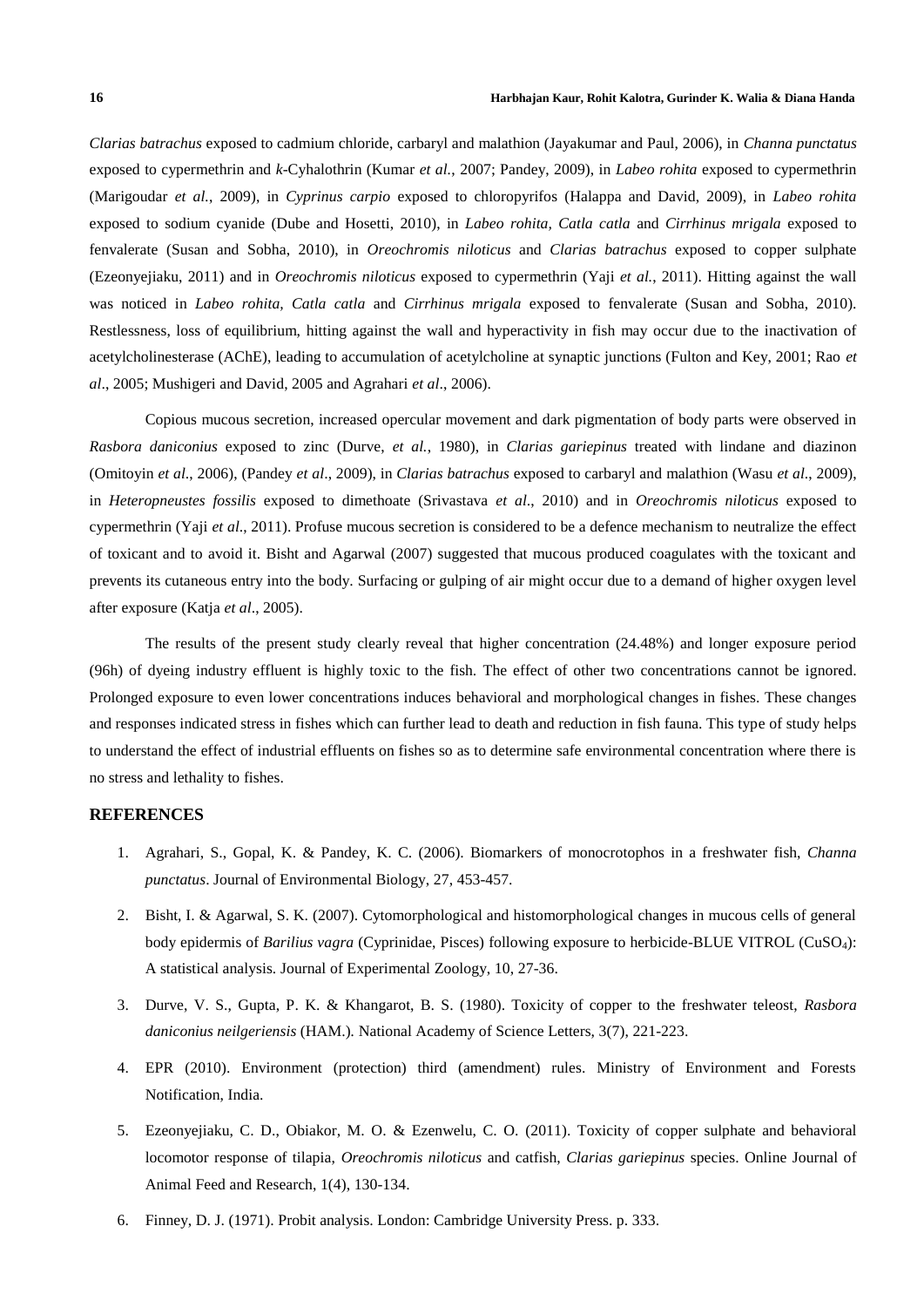- 7. Fulton, M. H. & Key, P. B. (2001). Acetylcholinesterase inhibition in estuarine fish and invertebrates as an indicator of organophosphorus insecticide exposure and effects. Environment Toxicology Chemistry, 20, 37-45.
- 8. Halappa, R. & David, M. (2009). Behavioral responses of the freshwater fish, *Cyprinus carpio* (Linn.) following sublethal exposure to chlorpyrifos. Turkish Journal of Fisheries and Aquatic Sciences, 9, 233-238.
- 9. Jayakumar, P. & Paul, V. I. (2006). Patterns of cadmium accumulation in selected tissues of the catfish, *Clarias batrachus* (Linn.) exposed to sublethal concentration of cadmium chloride. Veterinary Archives, 76(2), 167-177.
- 10. Katja, S., Georg, B. O. S., Stephan, P. & Christian, E. W. S. (2005). Impact of PCB mixture (Aroclor 1254) and TBT and a mixture of both on swimming behaviour, body growth and enzymatic biotransformation activities (GST) of young carp (*Cyprinus carpio*). Aquatic Toxicology, 71, 49-59.
- 11. Kaur, K. & Bajwa, K. (1987). Effect of zinc and cadmium on early life stages of common carp, *Cyprinus carpio* (Linn.). Annals of Applied Biology, 3(2)**,** 28-33.
- 12. Kaur, H., Jasuja, S. & Bhatia, A. (2010). Metal concentration in tissues of *Labeo rohita* (Ham.) caught from river Satluj (Punjab: India). Journal of Haematology and Ecotoxicology, 5(2), 9-19.
- 13. Khangarot, B. S. & Rajbanshi, V. K. (1979). Experimental studies on toxicity of zinc to a freshwater teleost, *Rasbora daniconius* (Ham.). Hydrobiologia, 65(2), 141-144.
- 14. Kumar, A., Sharma, B. & Pandey, R. S. (2007). Preliminary evaluation of the acute toxicity of cypermethrin and λ-cyhalothrin to *Channa punctatus*. Bulletin of Environment Contamination and Toxicology, 79(6), 613-616.
- 15. Mushigeri, S. B. & David, M. (2005). Fenvalerate induced changes in the Ach and associated AChE activity in different tissues of fish, *Cirrhinus mrigala* (Ham.) under lethal and sublethal exposure period. Environment Toxicology and Pharmacology, 20, 65-72.
- 16. Omitoyin, B. O., Ajani, E. K., Adesina, B. T. & Okuagu, C. N. F. (2006). Toxicity of lindane (gamma hexachloro-cyclohexane) to *Clarias gariepinus* (Burchell, 1822). IDOSI, 1(1), 57-63.
- 17. Pandey, R. K., Singh, R. N., singh, S., Singh, N. N. & Das, V. K., 2009. Acute toxicity bioassay of dimethoate on freshwater air breathing catfish, *Heteropneustes fossilis*. Journal of Environmental Biology, 30(3), 437-440.
- 18. Punjab Pollution Control Board (1999). List of red category of industries, Punjab, India.
- 19. Rahman, M. Z., Hossain, Z., Mollah, M. F. A. & Ahmed, G. U. (2002). Effect of diazinon 60 EC on *Anabas testudineus*, *Channa punctatus* and *Barbodes gonionotus*. Naga, The ICLARM Quarterly, 25(2), 8-12.
- 20. Rao, J. V., Begum, G., Pallela, R., Usman, P. K. & Rao, R. N. (2005). Changes in behaviour and brain acetylcholinesterase activity in mosquito fish, *Gambusia affinis* in reference to the sublethal exposure of chlorpyrifos. International Journal of Environmental Research and Public Health, 2, 478-483.
- 21. Srivastava, A. K., Mishra, D., Srivastava, S., Srivastav, S. K. & Srivastav, A. K. (2010). Acute toxicity and behavioral responses of *Heteropneustes fossilis* to an organophosphate insecticide, dimethoate. International Journal of Pharmscy and Biological Sciences, 1(4), 350-363.
- 22. Susan, T. A. & Sobha, K. (2010). A study on acute toxicity, oxygen consumption and behavioral changes in the three major carps, *Labeo rohita* (Ham.), *Catla catla* (Ham.) and *Cirrhinus mrigala* (Ham.) exposed to fenvalerate. Bioresearch Bulletin, 1, 33-40.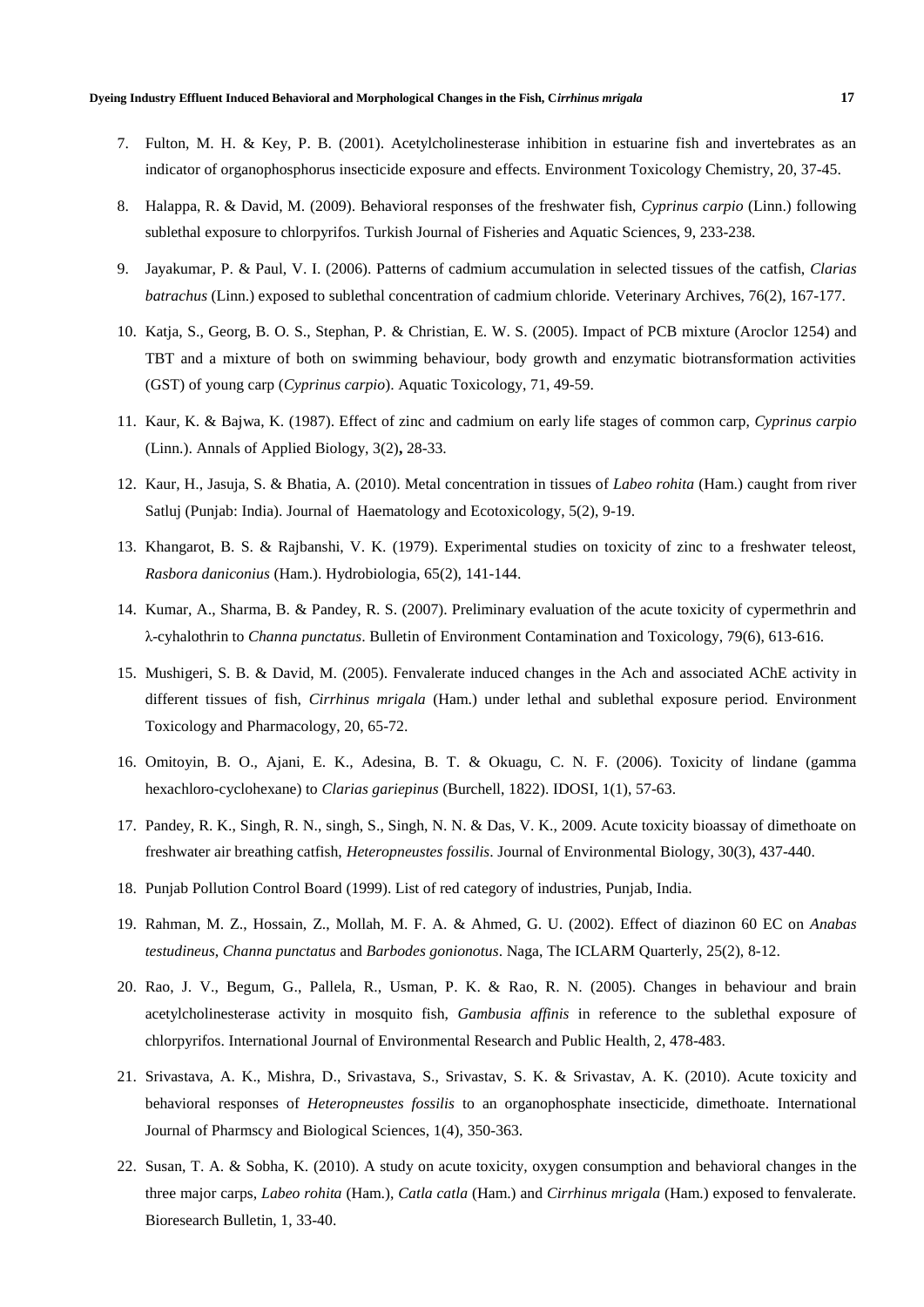- 23. Wasu, Y. H., Gadhikar, Y. A. & Ade, P. P. (2009). Sublethal and chronic effect of carbaryl and malathion on *Clarias batrachus* (Linn.). Journal of Applied Science and Environment Management, 13(2), 23-26.
- 24. Yaji, A. J., Auta, J., Oniye, S. J., Adakole, J. A. & Usman, J. I., 2011. Effects of cypermethrin on behaviour and biochemical indices of freshwater fish, *Oreochromis niloticus*. Electronic Journal of Environment Agriculture and Food Chemistry, 10(2), 1927-1934.

# **APPENDICES**



**Figure 1:** *Cirrhinus mrigala* **(Control) Morphological Changes, 2: Loosening of Scales, 3: Redness in Eye, 4: Profuse Mucous Secretion, 5: Bleeding from Gills, 6: Ballooning of Abdomen, 7: Pigmented Patches on Abdomen**

**Table 1: Behavioral Responses and Morphological Changes in** *Cirrhinus mrigala* **after Treatment with Dyeing Industry Effluent**

| <b>Exposure Period and Concentration</b> |                   |    |   |    |     |   |         |                |     |    |   |    |     |    |   |                |
|------------------------------------------|-------------------|----|---|----|-----|---|---------|----------------|-----|----|---|----|-----|----|---|----------------|
| <b>A. Behavioral Responses</b>           | 24h               |    |   |    | 48h |   |         |                | 72h |    |   |    | 96h |    |   |                |
|                                          | $\mathbf{\Omega}$ | C1 |   | C3 |     |   |         | C <sub>3</sub> | C   | C1 |   | C3 |     | C1 |   | C <sub>3</sub> |
| 1. Erractic Swimming                     | A                 |    | M | M  | A   |   | M       | М              | A   |    | M | М  | A   |    | M | M              |
| 2. Gulping air at surface                | A                 |    | M | M  | A   |   | M       | M              | A   |    | M | M  | A   |    | М | M              |
| 3. Opercular movements                   | N                 | F  | F | F  | N   | N | a<br>G. | S              | N   | N  | S | S  | N   | N  | S | c              |
| 4. Loss of equilibrium                   | А                 | A  | А | А  | A   | A | A       | А              | А   | A  | А | А  | А   | А  | А | D              |
| 5. Hitting against wall                  | A                 | A  | P | P  | A   | A | D       | P              | A   | A  | P | D  | A   | A  | D | D              |
| 6. Restlessness                          | А                 | A  | P | P  | A   | A | D       | P              | A   | A  | P | D  | А   | A  | D | D              |
| 7.Sluggishness                           | A                 | A  | A | A  | A   | A | A       | A              | A   | A  | P | D  | A   | D  | D | D              |
| 8. Fish lied at surface                  | A                 | A  | A | А  | A   | А | A       | А              | A   | А  | А | D  | А   | Α  |   | D              |